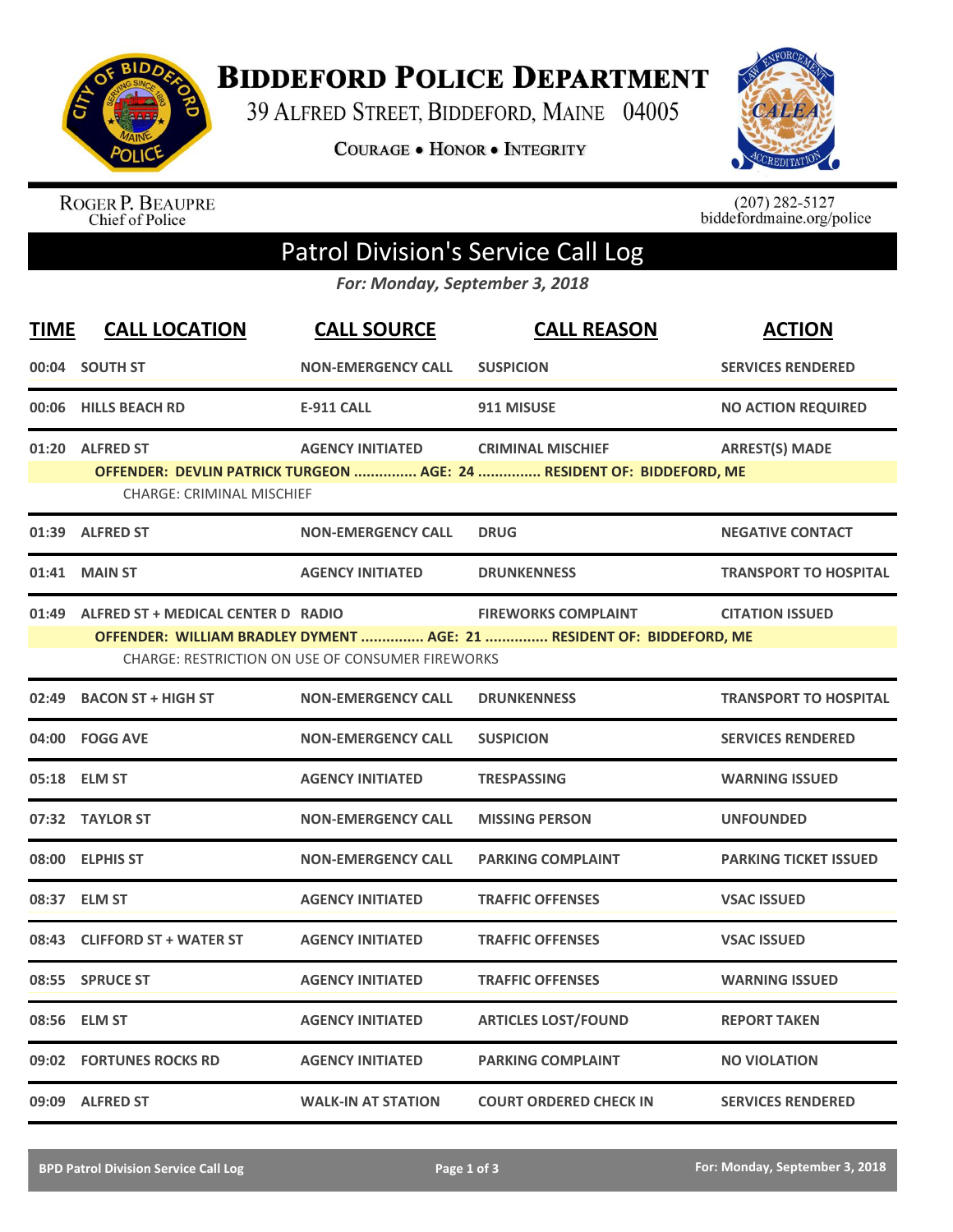| <u>TIME</u> | <b>CALL LOCATION</b>                   | <b>CALL SOURCE</b>        | <b>CALL REASON</b>                                                | <b>ACTION</b>                |
|-------------|----------------------------------------|---------------------------|-------------------------------------------------------------------|------------------------------|
|             | 09:12 EDWARDS AVE + ALFRED ST          | <b>NON-EMERGENCY CALL</b> | <b>TRAFFIC LIGHTS</b>                                             | <b>SERVICES RENDERED</b>     |
|             | 09:23 MILE STRETCH RD                  | <b>AGENCY INITIATED</b>   | <b>SHELLFISH VIOLATION</b>                                        | <b>NO VIOLATION</b>          |
|             | 09:32 SOUTH ST                         | <b>AGENCY INITIATED</b>   | <b>VIOL OF BAIL CONDITIONS</b>                                    | <b>CITATION ISSUED</b>       |
|             | CHARGE: SALE/USE OF DRUG PARAPHERNALIA |                           | OFFENDER: REGINA ANN GILBERT  AGE: 28  RESIDENT OF: BIDDEFORD, ME |                              |
|             | 09:35 ALFRED ST                        | <b>AGENCY INITIATED</b>   | <b>TRAFFIC OFFENSES</b>                                           | <b>WARNING ISSUED</b>        |
|             | 09:40 MAIN ST                          | <b>NON-EMERGENCY CALL</b> | <b>ANIMAL COMPLAINT</b>                                           | <b>SERVICES RENDERED</b>     |
|             | 09:52 ALFRED ST                        | <b>AGENCY INITIATED</b>   | <b>TRAFFIC OFFENSES</b>                                           | <b>WARNING ISSUED</b>        |
|             | 10:15 HILL ST                          | <b>AGENCY INITIATED</b>   | <b>TRAFFIC OFFENSES</b>                                           | <b>NO ACTION REQUIRED</b>    |
|             | 10:17 CUTTS ST                         | <b>NON-EMERGENCY CALL</b> | <b>ANIMAL COMPLAINT</b>                                           | <b>SERVICES RENDERED</b>     |
|             | <b>10:26 FORTUNES ROCKS RD</b>         | <b>AGENCY INITIATED</b>   | <b>PARKING COMPLAINT</b>                                          | <b>PARKING TICKET ISSUED</b> |
|             | 10:28 ALFRED ST                        | <b>AGENCY INITIATED</b>   | <b>TRAFFIC OFFENSES</b>                                           | <b>VSAC ISSUED</b>           |
| 10:33       | <b>GRAHAM ST + EMMONS PL</b>           | <b>E-911 CALL</b>         | <b>SUSPICION</b>                                                  | <b>SERVICES RENDERED</b>     |
| 10:40       | <b>MAIN ST + EMERY ST</b>              | <b>AGENCY INITIATED</b>   | <b>TRAFFIC OFFENSES</b>                                           | <b>WARNING ISSUED</b>        |
|             | <b>10:51 FORTUNES ROCKS RD</b>         | <b>NON-EMERGENCY CALL</b> | <b>ARTICLES LOST/FOUND</b>                                        | <b>SERVICES RENDERED</b>     |
| 10:55       | <b>WEST CUTTS ST + HARVEY ST</b>       | <b>NON-EMERGENCY CALL</b> | <b>ARTICLES LOST/FOUND</b>                                        | <b>REPORT TAKEN</b>          |
|             | 11:00 PEARL ST                         | <b>NON-EMERGENCY CALL</b> | <b>SUSPICION</b>                                                  | <b>SERVICES RENDERED</b>     |
|             | 11:03 MAIN ST                          | <b>E-911 CALL</b>         | <b>DRUG</b>                                                       | <b>REPORT TAKEN</b>          |
|             | 11:04 KEELY WAY                        | <b>E-911 CALL</b>         | 911 MISUSE                                                        | <b>NO ACTION REQUIRED</b>    |
|             | 11:05 ALFRED ST                        | <b>WALK-IN AT STATION</b> | <b>COURT ORDERED CHECK IN</b>                                     | <b>SERVICES RENDERED</b>     |
|             | 11:10 ALFRED ST                        | <b>NON-EMERGENCY CALL</b> | <b>ARTICLES LOST/FOUND</b>                                        | <b>SERVICES RENDERED</b>     |
|             | 11:44 ALFRED ST                        | <b>WALK-IN AT STATION</b> | <b>THEFT</b>                                                      | <b>REPORT TAKEN</b>          |
|             | 11:44 ALFRED ST                        | E-911 CALL                | <b>ANIMAL COMPLAINT</b>                                           | <b>SERVICES RENDERED</b>     |
|             | 12:50 LINCOLN ST                       | <b>E-911 CALL</b>         | <b>SUSPICION</b>                                                  | <b>GONE ON ARRIVAL</b>       |
|             | 13:06 BEACH HOUSE LN                   | <b>AGENCY INITIATED</b>   | <b>PARKING COMPLAINT</b>                                          | <b>SERVICES RENDERED</b>     |
|             | 13:07 LAMBERT ST                       | <b>NON-EMERGENCY CALL</b> | <b>TRESPASSING</b>                                                | <b>CIVIL COMPLAINT</b>       |
|             | 13:14 HILLS BEACH RD                   | <b>NON-EMERGENCY CALL</b> | <b>ANIMAL COMPLAINT</b>                                           | <b>UNFOUNDED</b>             |